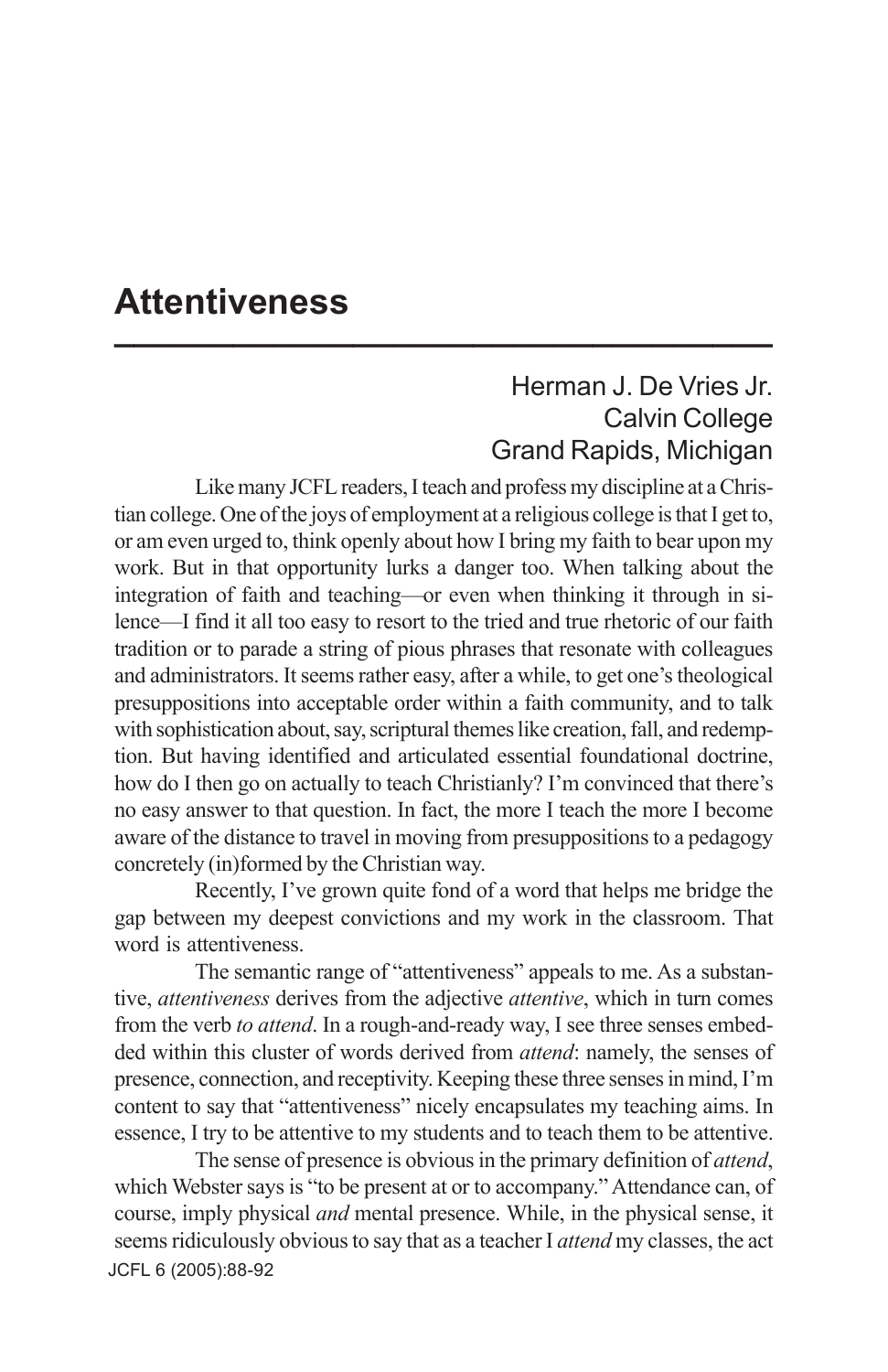of "showing up" mentally every time is more challenging than one bargains for. For example, since I am the only one teaching one of our "less-commonlytaught languages" (Dutch) I get to meet with the same group of students over 200 times before they've finished their four-semester requirement. With such frequency, the dangers of over-familiarity and monotonous routine can loom large. So I need to be sure to attend my own class—strange as that may sound. What I mean is that showing up physically and mentally is an important modeling of consistency, perseverance, patience, and determination as the students and I move together through the paces of language learning. The possibilities for sustained positive influence on students and for bonding with them are large with such an arrangement.

Such sustained presence with students in the classroom sometimes calls me to be specially present outside of the classroom as well. Being a sustained presence in students' weekly schedules fosters trust with some students who, for various reasons, will seek out certain teachers for a word of comfort or understanding regarding difficulties in their "personal" lives. These sorts of interactions provide opportunity for compassion, empathy, prayer, and referral to persons on campus professionally devoted to helping those in need. With each year I become, it seems, increasingly aware of such student needs, and I've come to embrace the reality that part of my work involves time in prayer for individual students.

Beyond being physically and mentally present, attending to someone or something calls for concrete connection. The image of this action is beautifully captured in the Latin root of the word. *Attend* comes from the Latin *ad* : to, plus *tendere* : to stretch. I like that image of stretching toward the learners sitting in the classroom. The image helps me imagine the healthy classroom I seek to establish because it connotes in the first place some of the necessary distance between the learner and myself. There is distance in knowledge and experience, and also in the nature of relationship between teacher and learner. But this distance is one that can be bridged through effort stretching in fact—on my part. I like, too, that stretching resists an image of hierarchy. Sure, I have something to offer my students, and it requires effort on my part to deliver, but it's not as if I'm stooping down to lowly subjects. In fact, the direction of my stretching always varies. I might have to reach and stretch up, out, or possibly down. But the angle isn't what is relevant here. Rather, it's the reaching and the connecting. Part of such pedagogical stretching involves the willingness to be flexible in courses. It means slowing down or speeding up the pace of the course, if necessary. It might mean creating additional exercises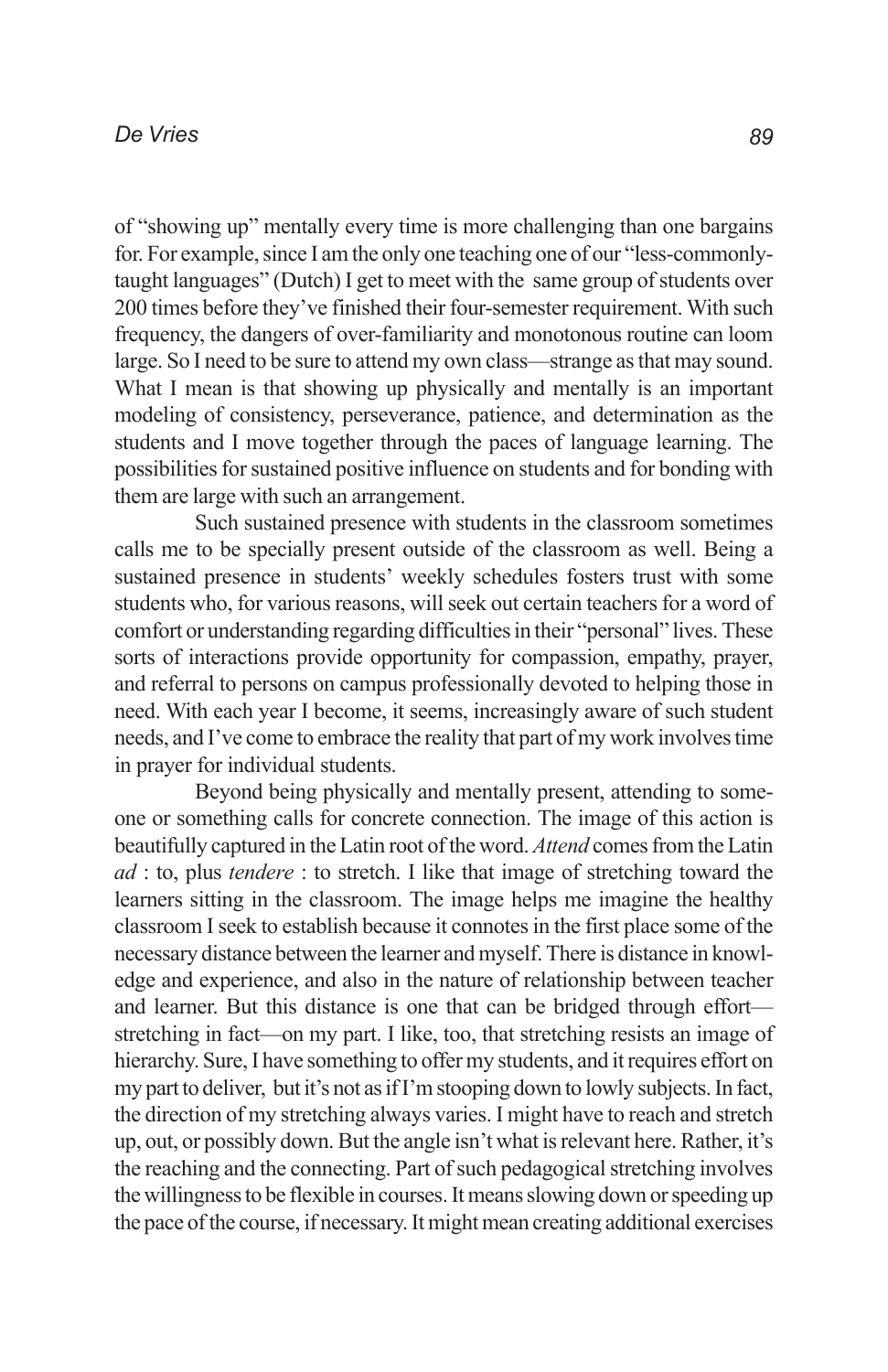for students who struggle. I recognize that some of my more structure-loving, hyper-organized students have not always appreciated my willingness to change the course mid-stream for the sake of some students. But such is my stubborn inclination, and it's due, I believe, to my attentiveness to the varying ability levels in a given class.

In addition to the notions of presence and connecting, attentiveness also implies receptivity. Being attentive requires a posture and disposition where one is able to receive something from another. The dictionary defines the concept in this sense as "to listen to or to heed." This posture of attentiveness balances nicely the stretching image implied in attending to someone's needs. Attending to students is, in some sense, the approach of the servant. One serves students by paying attention to their intellectual hunger and their spiritual needs, and also by heeding sometimes unspoken cries of frustration. It implies, furthermore, caring for students as not only minds in the making but also as whole persons in the making.

This idea of receptivity points toward even richer layers of the concept of attentiveness. The question arises as to how we can be attentive, as Christian teachers and learners, to the subject matter we are given to explore. Such a question has been considered by exemplary thinkers, and I am indebted to some of them for help in exploring some answers.

In a contribution to the recent book, *Bakhtin and Religion,* Alan Jacobs discusses the hermeneutics of love in Bakhtin's thought and identifies there the notion of "loving attentiveness." In Bakhtin's words, "[t]he valued manifoldness of Being as human (as correlated with the human being) can present itself only to a loving contemplation . . . . Lovelessness, indifference, will never be able to generate sufficient power to slow down and *linger intently* over an object, to hold and sculpt every detail and particular in it, however minute" (Bakhtin, as quoted in Jacobs, p. 27). Training students to become attentive to language and to literature is my task as teacher. Attentiveness is one way of respectfully recognizing every inch of creation as claimed by the sovereign Lord. Attentiveness awakens curiosity and, in turn, makes room for awe. Attentiveness requires time and "lingering intently over an object." Attentiveness ultimately leads to gratitude and joy because these responses normally follow appreciation and awe. In my teaching I'm continuously at pains, implicitly or explicitly, to show my students that being attentive to the many aspects of a foreign language (to words, structure, sound, intonation, rhythm, etymology, etc.) is at the heart of learning the language.

Attentiveness goes hand in hand with other virtues: Sometimes it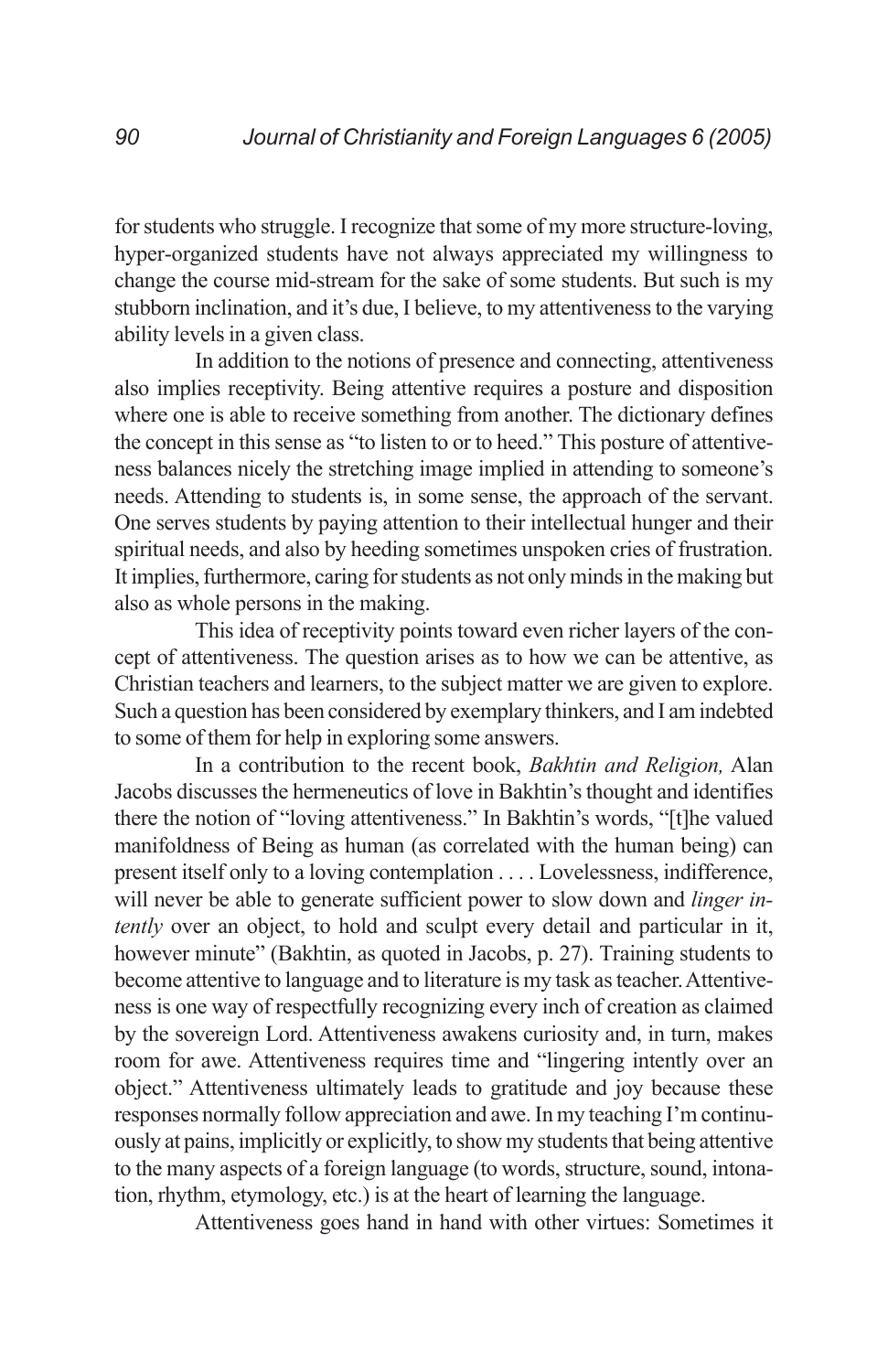requires them, sometimes it fosters them. Being attentive requires humility and patience. Mark Schwehn beautifully describes this reality in *Exiles from Eden* where he recounts his bringing students to see the humility that they must practice in order to understand a difficult passage in Augustine. "Much of what passes for laziness or the proverbial 'lack of motivation' among today's students," Schwehn writes, "really involves a lack of humility, stemming in part from a lack of piety or respect for that aspect of God's ongoing creation that manifests itself in works of genius" (Schwehn, p. 48). Later Schwehn asserts that "[*s*]*ome* degree of humility is a precondition for learning" (p. 49). I, too, have discovered this with my students. It is remarkable what a class (instructor and students) can learn from, say, a poem if we humbly and patiently "submit" to the text. At times I've taken my students at what they perceive to be a painstakingly slow pace through a poem. In the language class you can do this over, say, three class periods. What students come to discover is that if you slow down, memorize it, linger over a poem—or even a phrase—and learn to ask yourself good questions about it, the poem can open itself up to you, and it will open up yourself in the process. And these insights come often in waves, not all at once. Such a thing happened recently when in second semester Dutch we studied a poem by J.W. Schulte Nordholt titled "Schaatsenrijden" ("Ice Skating"). The first verse goes like this:

> Over cirkels winterlicht, grote schijven goudcitroen, glijd ik, god uit een gedicht, op mijn witte vleugelschoen. (Schulte Nordholt, 1961, p.18) Over circles winterlight, glorious streaks of golden hue, off I skate, god in a poem, on my snow-white winged shoes. (Schulte Nordholt, 1994, p.46)

After students in small groups had read, memorized, and talked about the first stanza many times, I asked them to think about what the author was doing to bring form and content together. It was actually one of my weaker students who, using her own words, discovered the onomatopoeia. "The guttural "g" sounds like skates scraping the ice!" she exclaimed.

One need not be a Christian in order to be attentive, of course. But, as is modeled throughout Scripture and in the experience of the Christian life, the habit of attentiveness is certainly God's way. God pays attention to his cre